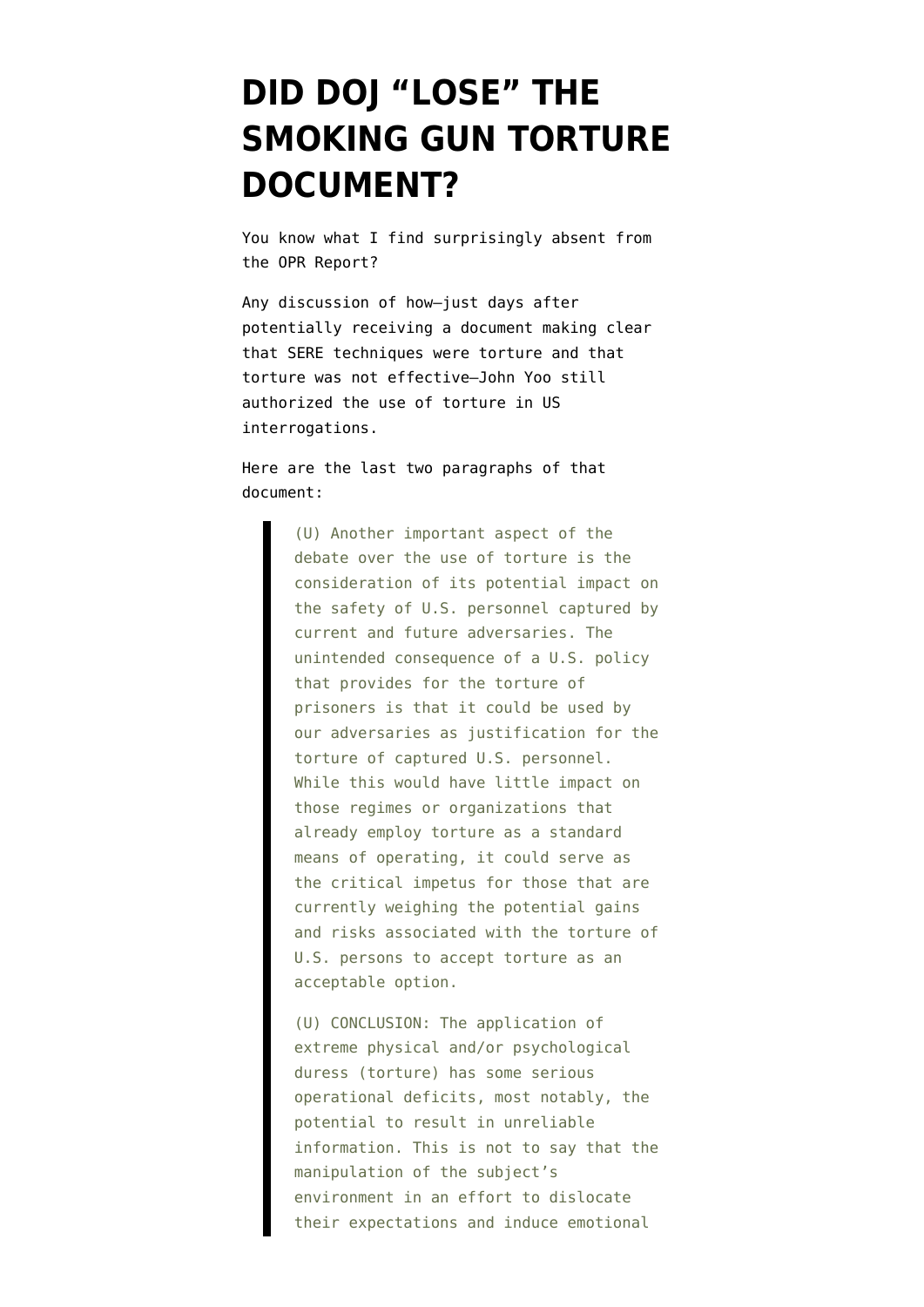responses is not effective. On the contrary, systematic manipulation ofthe subject's environment is likely to result in a subject that can be exploited for intelligence information and other national strategic concerns. [my emphasis]

This document was written by JPRA–the people that administer the SERE program from which our torture program was purportedly reverseengineered. It provides clear evidence that, on July 25, 2002, JPRA was aware of an ongoing debate over whether or not to use torture with prisoners in US custody. The document clearly states that torture leads to unreliable information. And the document calls these techniques "torture."

You'd think, if there were proof Yoo had read it, that OPR would include some discussion of how JPRA's expert opinion that this was torture should have affected Yoo's own definition of torture (heck–JPRA's language here would be more on point than the "organ failure" language that Yoo and Jennifer Koester used to define torture). You'd think, given the experts' opinion that torture produced unreliable information, OPR would have challenged Yoo's acceptance of the CIA's claims that torture was the only way to get Abu Zubaydah to reveal the intelligence they claimed he had. You'd think OPR would ask Yoo why–given his reliance on the same JPRA experts to claim that waterboarding didn't cause psychological harm–he chose to ignore this document from JPRA.

This document, in other words, ought to be a cornerstone of OPR's analysis of Yoo's failure to provide independent analysis and include all relevant information about what constituted torture. It ought to be used as proof that Yoo knew he was authorizing what the experts deemed to be torture.

If OPR had proof Yoo read this document, it would be the "smoking gun" that when he wrote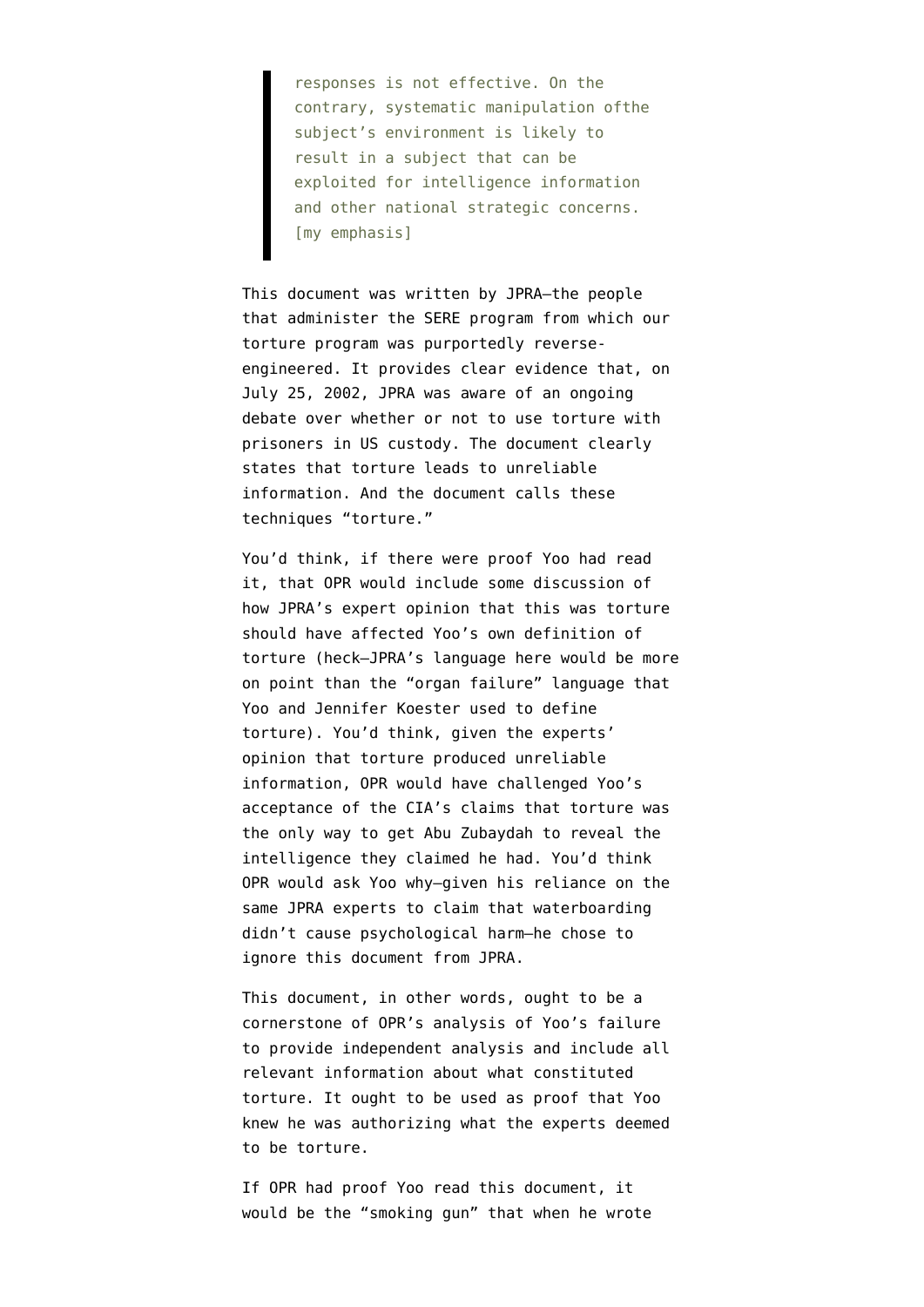the torture memo he knew he was deliberately authorizing torture.

But it's not clear whether Yoo did read it. And it's not clear that if he did, proof to that fact would still have been in OLC's collection of torture documents by the time OPR got around to reviewing those documents.

If the document appears in the OPR Report, it would appear in the discussion [on PDF 62](http://judiciary.house.gov/hearings/pdf/OPRFinalReport090729.pdf) describing Koester receiving a bunch of additional information from CIA on the torture program.

> Over the next few days, [redacted] sent [Jennifer Koester] additional information relating to the proposed interrogation, including a psychological assessment of Abu Zubaydah and a report from CIA psychologists asserting that the use of harsh interrogation techniques in SERE training had resulted in no adverse long-term effects.

> [Redacted] also provided additional information about the proposed interrogation program to [Koester]. On July 26, 2002, [redacted] sent [Koester] three memoranda the CIA had obtained from the Department of Defense Joint Personnel Recovery Agency (JPRA) and the United States Air Force. The memoranda, dated July 24 and July 25, 2002, were in response to requests for information from the DOD Office of General Counsel about SERE interrogation techniques. The two JPRA memoranda were in response to a request for information about interrogation methods used against United States prisoners of war, and the techniques used on students in SERE training. The Air Force memorandum was from a psychologist who served in the Air Force's SERE training program. The memorandum discussed the psychological effects of SERE training, noting that the waterboard was 100% effective as an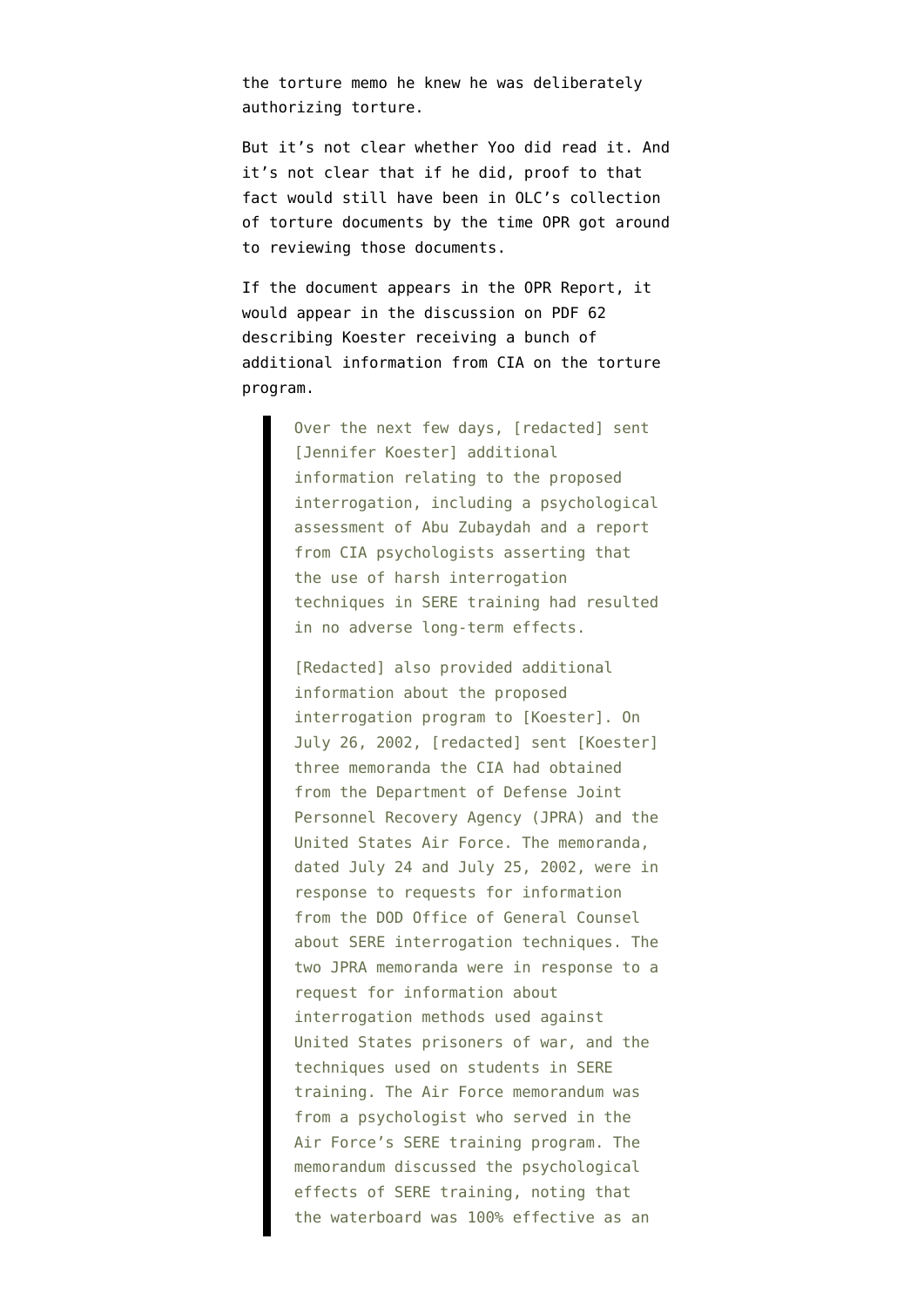interrogation technique, and that the long-term psychological effects of its use were minimal.

[~10 line paragraph redacted]

I suspect–as I'll discuss in a later post–that redacted passage discusses the lists of techniques used against American POWs and on students in SERE training. Moreover, this JPRA document is so inflammatory, if it were in the OPR Report, it ought to serve as a cornerstone of OPR's analysis of Yoo's bad lawyering rather than just one 10-line paragraph. But there appears to be no sign of it.

Yet, at least when DOD General Counsel was putting together the information that appears to have gone in that packet, the JPRA memo was included in it. And Jim Haynes suggested that the entire packet was forwarded to DOJ. The [SASC](http://armed-services.senate.gov/Publications/Detainee%20Report%20Final_April%2022%202009.pdf) [Torture Report explains,](http://armed-services.senate.gov/Publications/Detainee%20Report%20Final_April%2022%202009.pdf)

> On July 26, 2002, JPRA completed a second memorandum with three attachments to respond to the additional questions from the General Counsel's office.

## [snip]

The first attachment to the July 26,2002 memo was"'Physical Pressures used in Resistance Training and Against American Prisoners and Detainees."192 [[see PDF](http://www.fas.org/irp/congress/2008_hr/treatment.pdf) [211ff for excerpts](http://www.fas.org/irp/congress/2008_hr/treatment.pdf)] That attachment included a list of techniques used to train students at SERE school to resist interrogation. The list included techniques such as the facial slap, walling, the abdomen slap, use of water, the attention grasp, and stress positions. 193 The first attachment also listed techniques used by some of the service SERE schools, such as use of smoke, shaking and manhandling, cramped conftnement, immersion in water or wetting down, and waterboarding.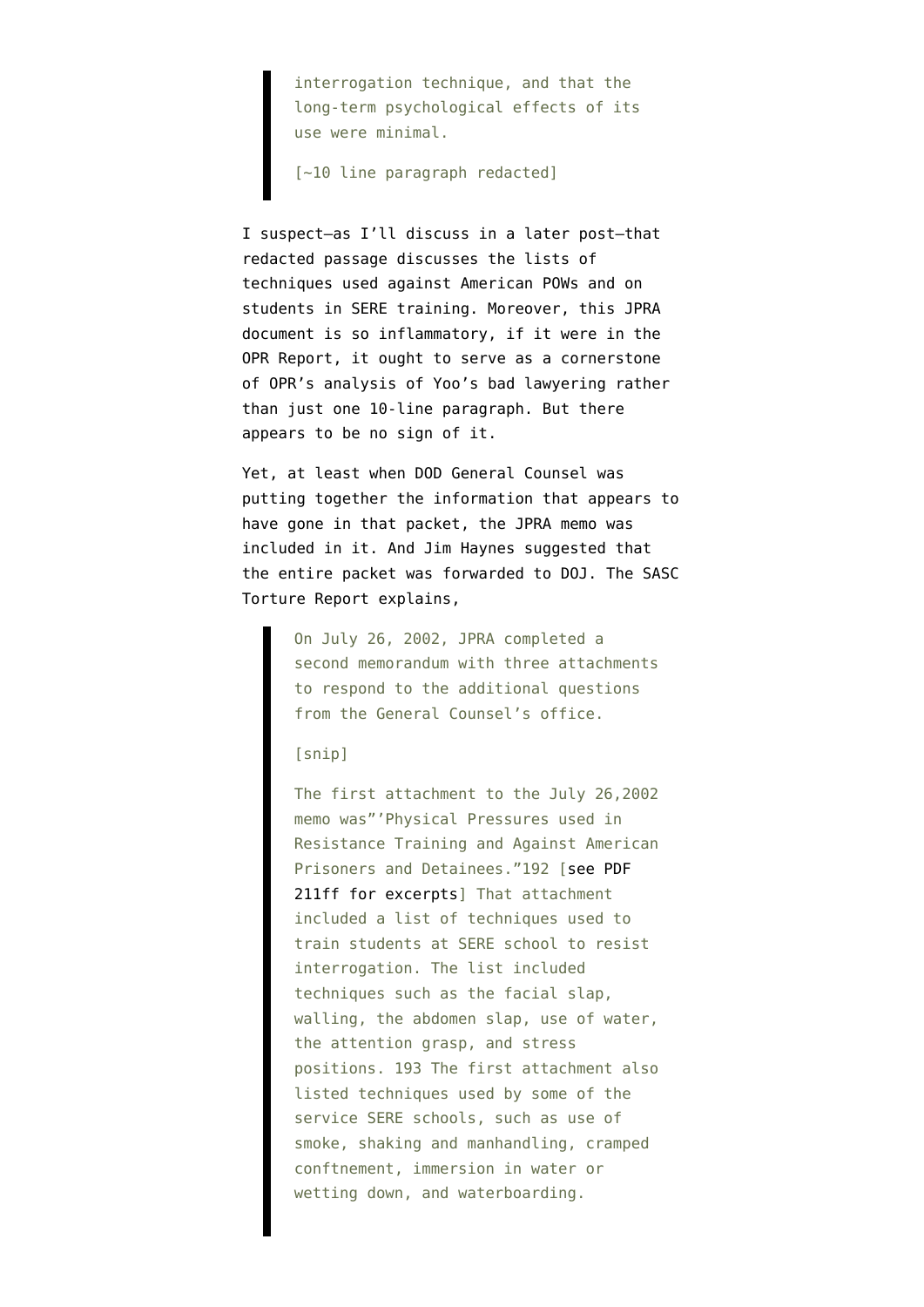# [snip]

Mr. Haynes also recalled that he may have been "asked that information be given to the Justice Department for something they were working on," which he said related to a program he was not free to discuss with the Committee, even in a classified setting.

(U) A second attachment to the July 26, 2002 JPRA memo to the General Counsel's office was entitled "Operational Issues Pertaining to the use of Physical/Psychological Coercion in Interrogation."198 In attachment two, JPRA stated that the memo did not purport to address the "myriad legal, ethical, or moral implications of torture; rather, [the memo focused on] the key operational considerations relative to the use of physical and psychological pressures."199

(U) Attachment two described operational risks associated with using "physical and/or psychological duress" (a phrase that JPRA used interchangeably with "torture" throughout most ofattachment two) in interrogations. 20o The attachment said that one risk was that the use of these methods would increase the "prisoner's level of resolve to resist cooperating."201 JPRA explained that "[0]nce any means of duress has been purposefully applied to the prisoner, the formerly cooperative relationship cannot be reestablished. In addition, the prisoner's level of resolve to resist cooperating with the interrogator will likely be increased as a result of harsh or brutal treatment."202

# [snip]

The third attachment to JPRA's July 26, 2002 memo was a memo from the Chief of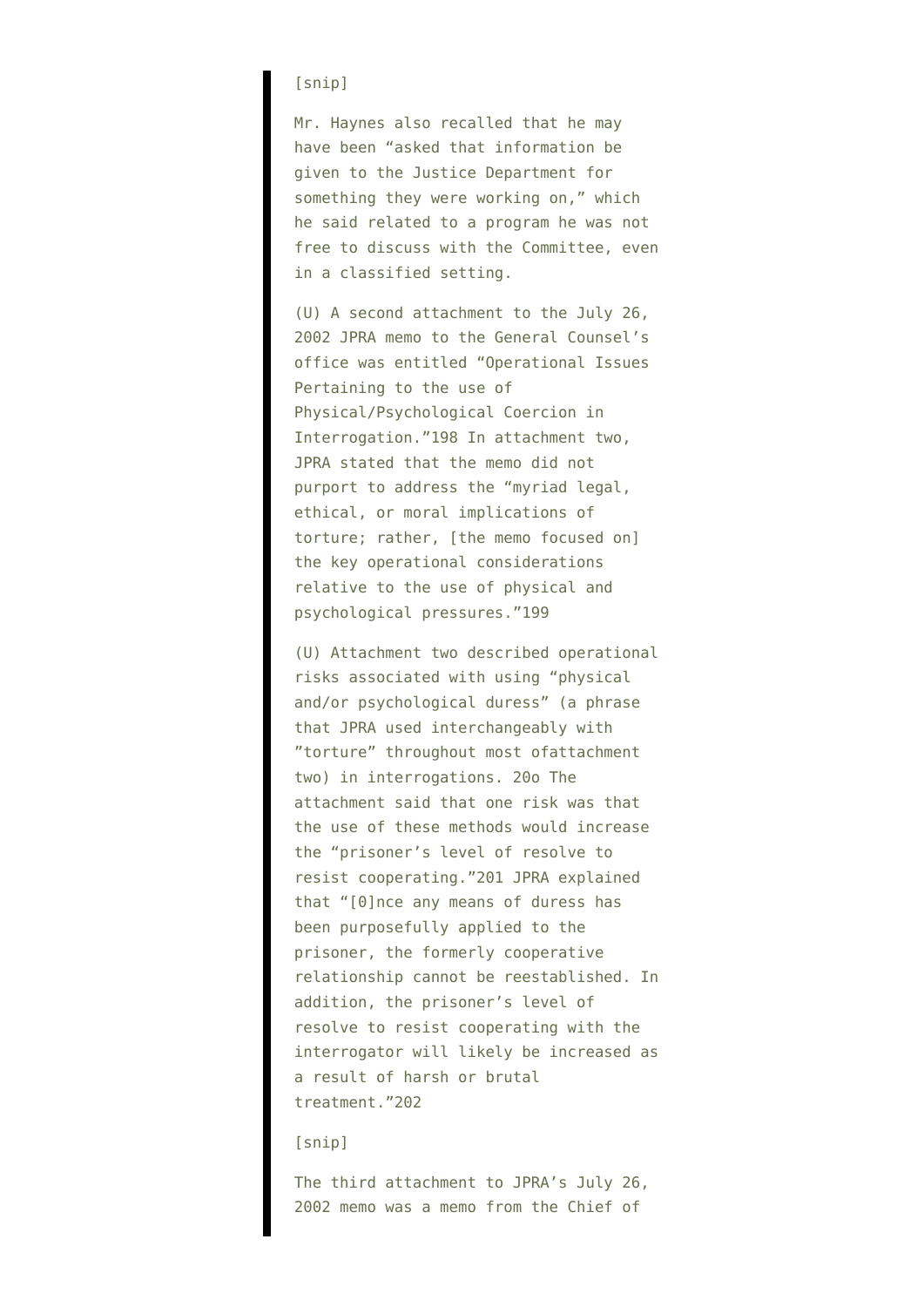Psychology Services at the Air Force SERE school, Jerald Ogrisseg, on the "Psychological Effects of Resistance Training."207 That memorandum, which was generated in response to a specific request from the General Counsel's office, described available evidence on the long-term psychological effects ofAir Force SERE training on US. personnel and commented from a psychological perspective on the effects of using the waterboard.

Reading closely, it appears that OPR believes that Koester received three things on July 26–attachment one (Physical Pressures) and attachment three (Psychological Effects) from the DOD packet, plus a document on techniques used against American POWs (two similar documents are described on [PDF 208](http://www.fas.org/irp/congress/2008_hr/treatment.pdf) and were attached to a memo prepared for DOD for use with DOJ on July 25). But we know that before that packet left DOD, the second attachment was the JPRA document calling these techniques torture.

And that's why the fact that OLC hasn't [maintained control over these documents](http://emptywheel.firedoglake.com/2010/03/01/its-not-just-the-emails-doj-lost-its-the-backup-documentation/) is so important.

As we can see, there is a discrepancy between how SASC describes the packet that was collected in DOD and the packet that OPR says Koester received on July 26, 2002–because the JPRA document describing these techniques as torture appears to have gotten swapped out for a description of techniques used against US POWs. If we could trust the provenance of the documents in OLC's SCIF, we could see what documents actually made it to OLC. But we can't–there's an apparent discrepancy between the multiple descriptions of the July 26, 2002 packet in the FOIA and what OPR reports Koester to have received.

Here's what the FOIA Vaughn Indices say:

[2007 short form:](http://static1.firedoglake.com/28/files//2009/09/20070302-aclu-3rd-mpsj-olc-vaughn-181-docs.pdf)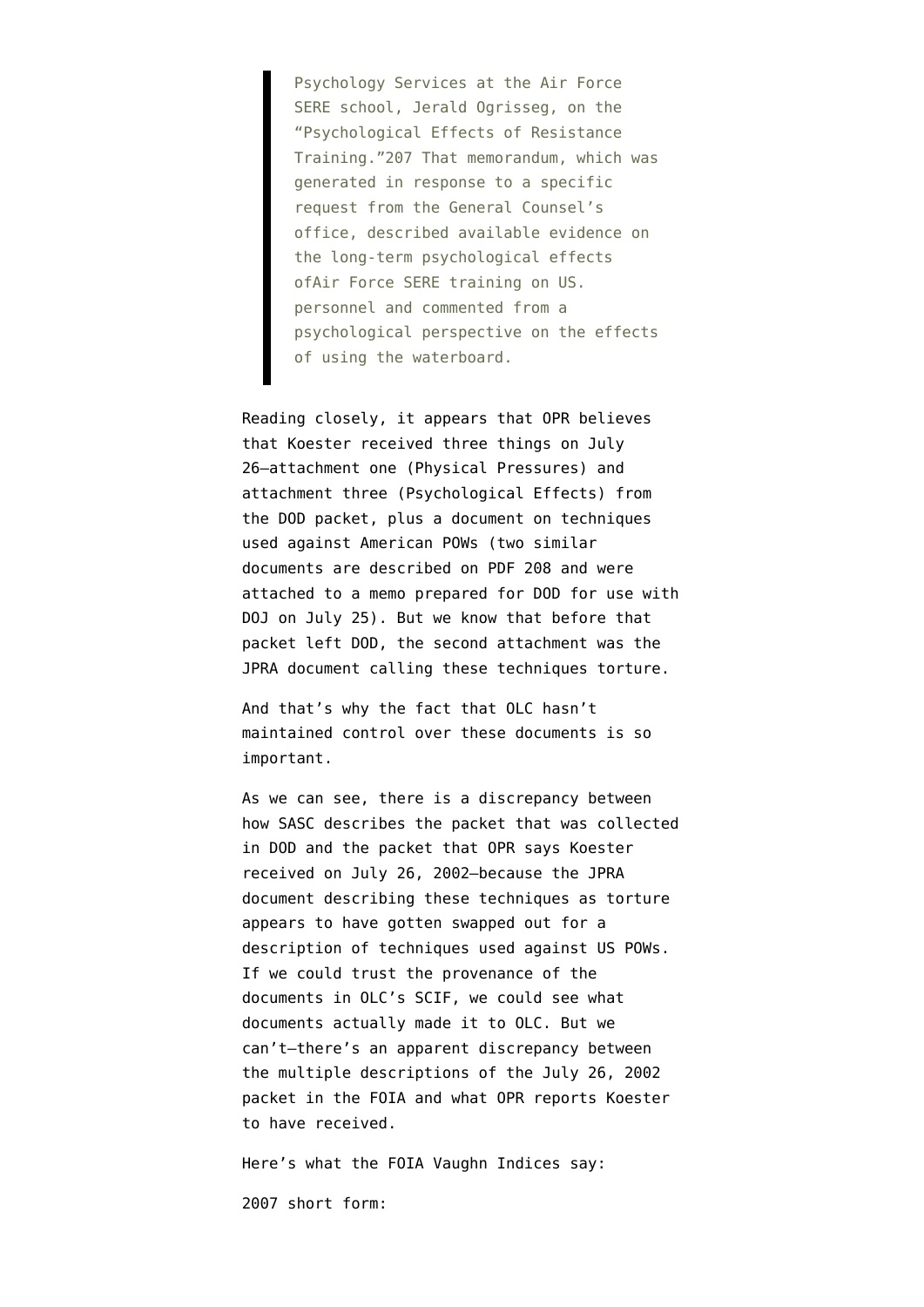Document 7, 07/26/2002, 13 page Top Secret packet, w/fax cover sheet, 2-page memo, 6-page memo, 2-page memo, and 2 page memo providing legal advice

# [2007 long form](http://static1.firedoglake.com/28/files/2010/03/070607-Dorn-Vaughn-Description.pdf):

Document No. 7 is a 13-page document dated 26 July 2002 that consists of a 1 page fax cover sheet, a 2-page memorandum, a 6-page memorandum, a 2 page memorandum, and a 2-page memorandum. It is classified TOP SECRET.

The memoranda contain confidential client communications from the CIA on a matter in which it requested legal advice from OLC.

## [2009 version](http://www.aclu.org/national-security/vaughn-index-olc-documents-withheld-foia-lawsuit-0):

Document 7, 7/26/02, Secret memo requesting legal advice

This is a twelve-page memo from the DOD discussing resistance training techniques to special designated highrisk-of-capture personnel. It includes a fax cover sheet from CIA to DOD. The DOD document is being referred to DOD for reprocessing or a determination that it has previously been processed in this litigation.

That is, both 2007 descriptions say there are four, not three, attachments in this packet, which doesn't correspond with either OPR's or SASC's description of the packet. And while the 2009 description may not be inconsistent with the SASC description of the packet (that is, the entire 3-part packet could be described as describing SERE training), that wouldn't seem to include the third document OPR says Koester got–something describing techniques used historically on US POWs.

To make things worse, the July 26 packet was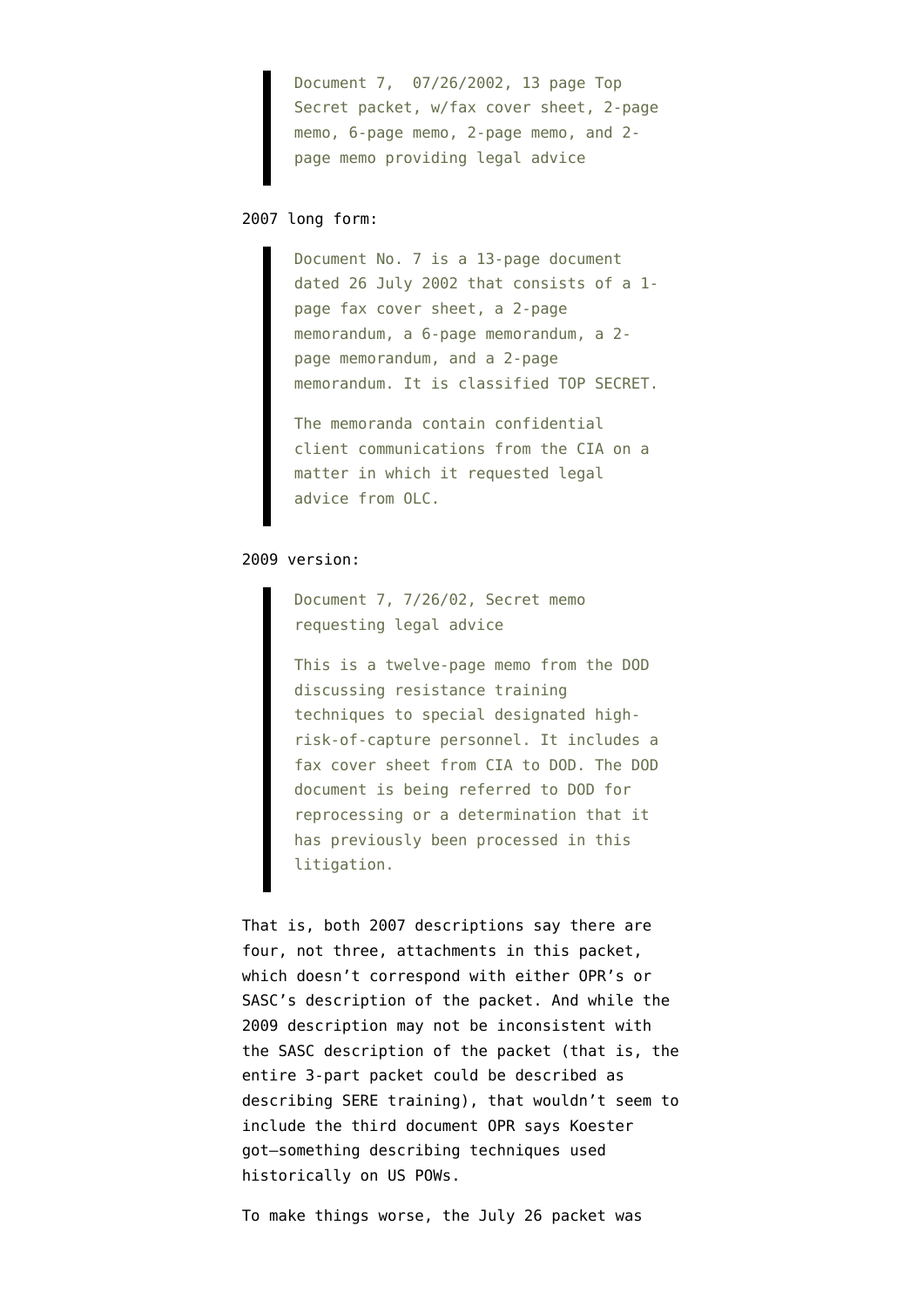closely associated with a July 25 packet that OLC seems to suspect also came from DOD (in which there were two descriptions of treatment of US POWs). This is the packet the description of which was already inconsistent in 2007, and has since disappeared entirely.

#### [2007 short form](http://static1.firedoglake.com/28/files//2009/09/20070302-aclu-3rd-mpsj-olc-vaughn-181-docs.pdf)

Document 6, 07/25/2002, 46 page Top Secret memo providing legal advice

# [2007 long form](http://static1.firedoglake.com/28/files/2010/03/070607-Dorn-Vaughn-Description.pdf)

Document No. 6 is a 60-page document dated 25 July 2002 that consists of a 3 page memorandum and six attachments of 2 pages, 7 pages, 10 pages, 13 pages, 13 pages, and 12 pages, respectively. It is classified SECRET.

The memorandum and attachments contain confidential client communications from the CIA on a matter in which it requested legal advice from OLC.

## [2009 version](http://www.aclu.org/national-security/vaughn-index-olc-documents-withheld-foia-lawsuit-0)

Document 6, 7/25/02 59 page Secret memo (from and to DOD) providing legal advice, not located

This packet has been alternately described to include 46 pages, 60 pages (including a 3-page cover memo), and 59 pages. As with the July 26 packet, it has been described to be classified at both Top Secret and Secret levels. Between the July 25 and July 26 packets, there are four 2-page documents that could be the JPRA document. And if DOD just forwarded the memos it got to CIA, this packet, not the July 26 one, would include the descriptions of torture used on US POWs.

Now, it may well be that the JPRA document was intercepted before the packet got sent to OLC. John Rizzo testified to Congress that "his